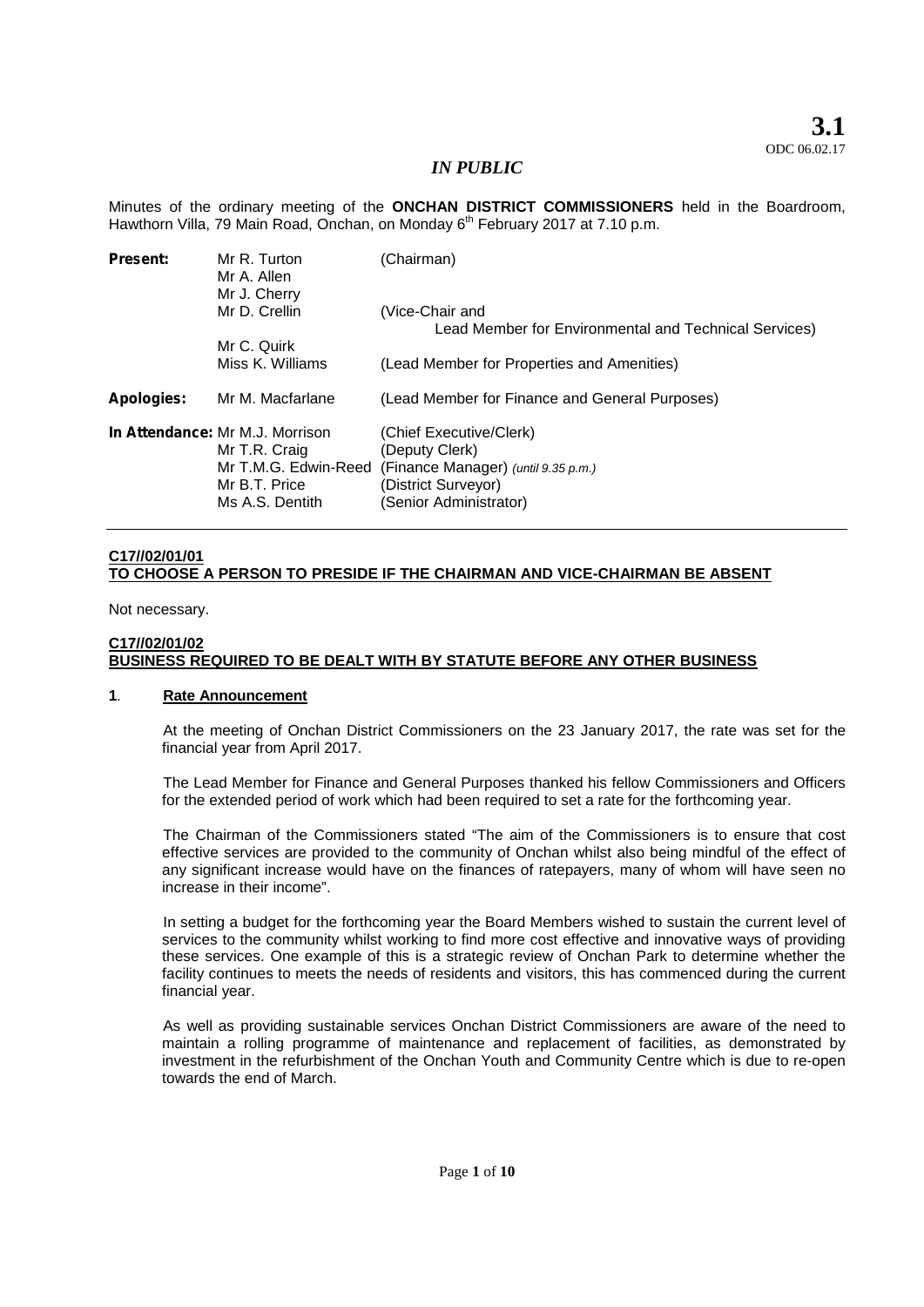**3.1** ODC 06.02.17

# *IN PUBLIC*

The Lead Member for Finance and General Purposes stated that "Taking into account the needs of the community the Commissioners aim to produce a budget which will create a small surplus at the end of each year which can be reinvested on behalf of the community. This surplus along with reserves will ensure that medium term finances of the Authority will remain predictable and sustainable".

It was a majority agreement <sup>[amended by ODC 20/02/17]</sup> that for the forthcoming year the Board had determined that the rate should increase by 2p to be set at 312p in the pound. This is an increase of 0.65% and it is expected that the average residential property in the district will pay an additional £3 in the forthcoming year.

Onchan District Commissioners currently offer a prompt payment discount where payment of rates is made in full by the  $30<sup>th</sup>$  June each year. As a growing number of rate-payers make instalment payments either direct from their bank account or by direct debit and do not receive a discount the Board as decided to reduce the prompt payment discount to 4%.

#### **C17//02/01/03 MINUTES**

# **1. Ordinary meeting held on Monday 23rd January 2017**

The minutes of the ordinary meeting held on Monday  $23<sup>rd</sup>$  January 2017, copies of which having previously been circulated, were considered.

It was proposed by Mr Cherry, seconded by Mr Allen and unanimously **RESOLVED that the minutes be signed as a correct record of proceedings and were signed by the Chairman.**

Mr Quirk did not cast a vote as he was not in attendance at the meeting.

# **C17//02/01/04 BUSINESS ARISING NOT REFERRED TO IN THE MINUTES OF ANY SPECIAL COMMITTEES**

# **1. C17/01/02/04(1) - 2 Wybourn Drive**

In answer to question, the District Surveyor confirmed that correspondence had been issued to the owner.

# **C17//02/01/05 BUSINESS EXPRESSLY REQUIRED BY STATUTE TO BE DONE**

None.

# **C17//02/01/06 BUSINESS ADJOURNED FROM A PREVIOUS MEETING**

None.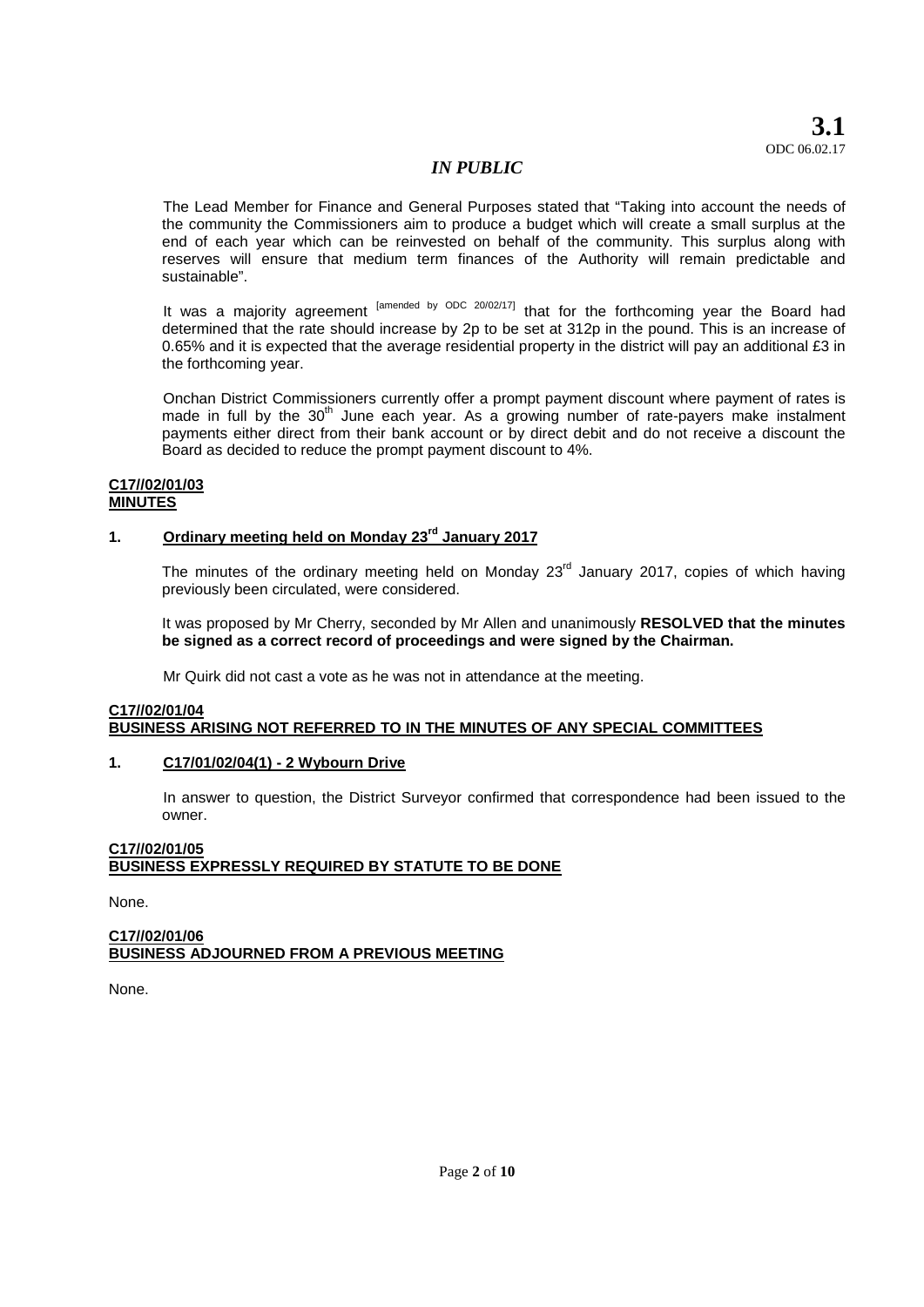## **C17//02/01/07 PLANNING DECISIONS/COMMUNICATIONS FROM THE DEPARTMENT OF INFRASTRUCTURE PLANNING COMMITTEE**

# **1. Plans to the Board**

- (a) The following plans were considered by the Board.
	- (i) PA 17/00039 The Crofts, Hillberry Road

The District Surveyor advised that the application was in three parts:-

- The installation of a small balcony to the master bedroom, there are no issues of overlooking.
- The demolition of an existing double garage and creation of a replacement four car garage in the same location; and
- The creation of a stable block to the adjoining field.

It was proposed by Mr Crellin, seconded Mr Cherry, and unanimously **RESOLVED that PA 17/00039 – The Crofts, Hillberry Road be recommended for approval.**

## (ii) PA 17/00050 – 7 Harbour View

The District Surveyor advised that the planning application was for a replacement conservatory roof with lightweight tiles.

It was proposed by Mr Crellin, seconded by Mr Cherry, and **RESOLVED that PA 17/00050 – 7 Harbour View be recommended for approval.**

# **2. Planning Communications**

None.

# **C17//02/01/08 FINANCE AND GENERAL PURPOSES MATTERS**

# **1. Management Accounts to 31st December 2016**

The following matter was considered in committee and transferred to the public domain.

The management accounts for the nine month period to 31<sup>st</sup> December 2016, having previously been circulated were considered and the Finance Manager answered questions thereupon.

The Chairman requested that, where items have been highlighted as unfavourable, a review of those areas be undertaken.

In answer to question, the Deputy Clerk advised that the salaries above budget in the Surveyors Expenditure was due to the final settlement of a regrading claim, which was a hangover from the staff restructuring programme in 2009.

Chief Executive reassured Members that he had investigated the process and could demonstrate a trail of governance to cover this matter.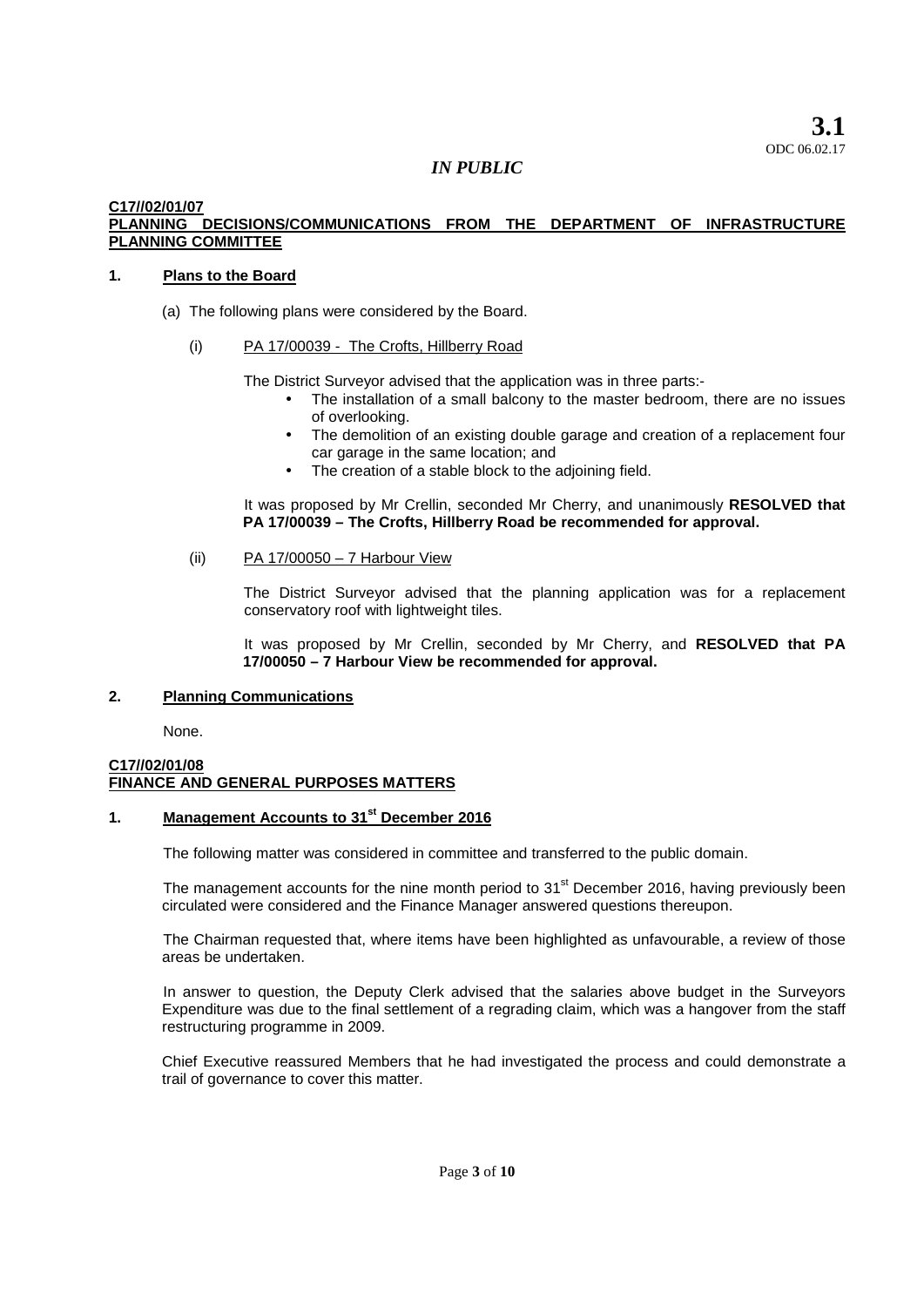# **2. Onchan Park – Pay Hut Licence**

The following matter was considered in committee and transferred to the public domain.

Report of the Finance Manager dated  $31<sup>st</sup>$  January 2017, having previously been circulated, was discussed.

After discussion, it was proposed by Mr Cherry, seconded by Mr Crellin, and unanimously **RESOLVED that the agency of Onchan Park Kiosk for 2017 be awarded to Mr K.W. Bragg.**

#### **3. Heating Charges – Elderly Persons Complexes**

The following matter was considered in committee and transferred to the public domain.

Report of the Finance Manager dated  $31<sup>st</sup>$  January 2017, having previously been circulated, was discussed.

In answer to question, the District Surveyor advised that a heat management system was place for both Complexes, and thermostatic valves were also installed on each radiator with in the flats.

It was proposed by Mr Cherry, seconded by Mr Turton, and unanimously **RESOLVED that the heating** [amended by ODC 20/02/17] **charges be frozen at 33.3p per point per week for Springfield Court and 28p per point per week for Heywood Court. It was further agreed, that the service charges be frozen at £1.90 per week.** [amended by ODC 20/02/17]

#### **4. Phone System**

The following matter was considered in committee and transferred to the public domain.

The Chief Executive advised that there had been a failure in the phone system since the end of November 2016. Negotiations were being undertaken with WiManx for a replacement phone system, and this will produce a modest saving per month.

## **C17//02/01/09 REPORT FROM THE CLERK OR OTHER OFFICER**

## **1. Civic Sunday**

Report of the Senior Administrator dated 31<sup>st</sup> January 2017, having previously been circulated, was discussed.

The Chairman stated that a new Chairman is appointed at the beginning of the Municipal Year during the first week in May. Traditionally Civic Sunday was held on the third Sunday in May. He felt that changing the date would allow the new incoming Chairman to have a proactive input to the organisation of the event.

In answer to comment, Members were advised that a previous resolution had been passed that no Chairman-Elect would be appointed.

It was proposed by Mr Turton, seconded by Mr Cherry, and it was unanimously **RESOLVED that Civic Sunday be held on 18th June 2017 at 3.00 p.m. in St Anthony's Roman Catholic Church.**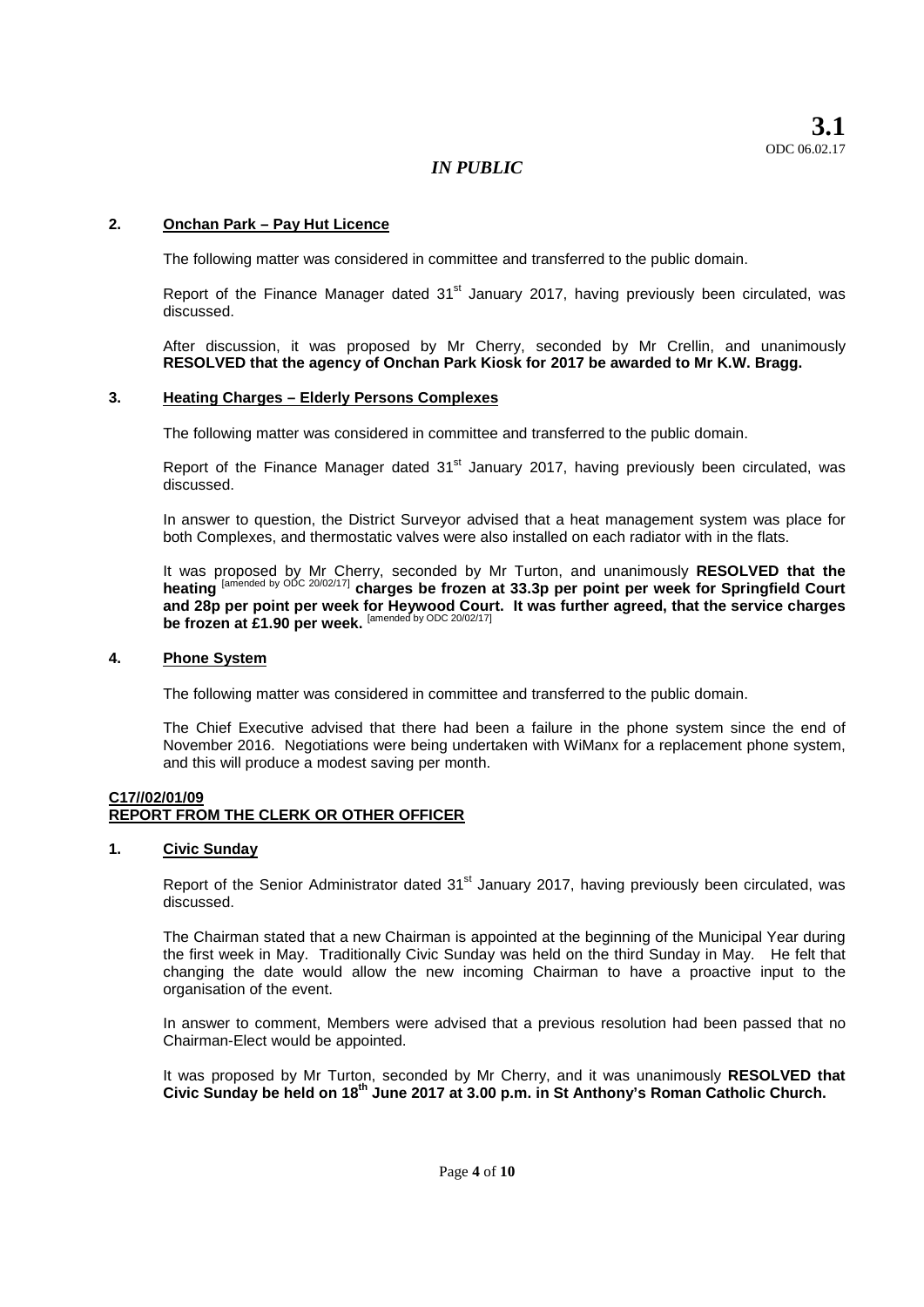# **2. Community Events**

Report of the Senior Administrator dated 31<sup>st</sup> January 2017, having previously been circulated was discussed.

It was agreed that the:-

- Village Fair would be held on  $15<sup>th</sup>$  July 2017, 2.00 p.m. to 5.00 p.m. in Onchan Park.
- Christmas Market and Torchlight Procession would be held on Friday 8<sup>th</sup> December 2017.

The Chairman requested that if any Member had ideas to enhance these community events, then to please forward them to the staff.

#### **3. Visit of His Excellency the Lieutenant Governor**

Report of the Senior Administrator dated 31<sup>st</sup> January 2017, having previously been circulated was discussed.

It was agreed that the Visit of His Excellency the Lieutenant Governor would take place on 28<sup>th</sup> April 2017. The Chairman requested that if Members had any suggestions for the visit to forward these to the staff. A draft itinerary and associated costs will be circulated to the next meeting of the Board.

Request for ideas for the renaming of the Onchan Youth and Community Centre are to be given to the Chief Executive before the next meeting of the Board.

#### **4. Onchan Park and Stadium – Strategic View**

The following matter was considered in committee and transferred to the public domain.

Report of the Chief Executive dated  $1<sup>st</sup>$  February 2017, having previously been circulated was considered. It was unanimously agreed that an extraordinary meeting would be held on Monday 13<sup>th</sup> February 2017 at 7.00 p.m. to discuss this report in detail.

# **5. Eastern Area Housing**

The following matter was considered in committee and transferred to the public domain.

Report of the Chief Executive dated  $1<sup>st</sup>$  February 2017, having previously been circulated, was discussed.

The Chief Executive explained that the report was to gauge Members view on whether the Local Authorities in the eastern area of the Island should come together for mutual assistance to manage the local authority housing.

In answer to a question, the Chief Executive advised that the meetings were currently officer led, and there will be some need for political oversight at a later stage.

The Vice-Chairman stated that:-

- It must be made 100% clear that the Board of Onchan District Commissioners want to remain managing and allocating their own housing stock.
- That Onchan wish to remain a stand-alone housing authority.

In answer to comment, the Chief Executive explained that it may well be that Onchan residents may move to other Local Authority areas if it meant they would be housed sooner.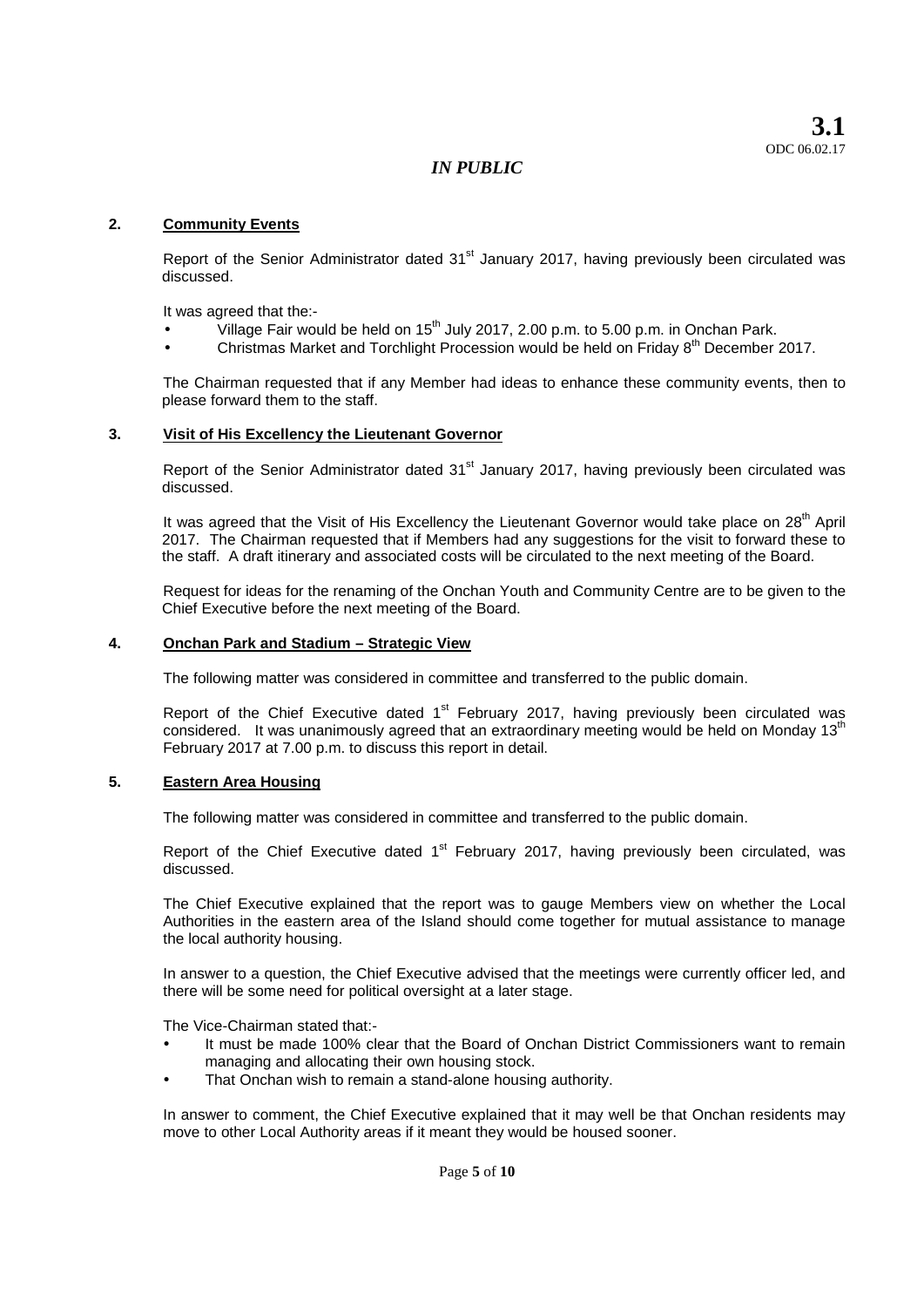**3.1** ODC 06.02.17

# *IN PUBLIC*

Members agreed that due to the seriousness of the topic, that requesting both the Chief Executive and Deputy Clerk to attend these meetings will demonstrate to others the seriousness of the matter, and to reaffirm that the Board wish to continue acting for the best interests of Onchan. It was also felt that this would show that the Authority wished to work with other Authorities but retaining independence. <sup>[amended by ODC 03/03/17]</sup>

#### **C17//02/01/10 LETTERS, PETITIONS, MEMORIALS AND OTHER COMMUNICATIONS**

None.

**C17//02/01/11 QUESTIONS**

None.

**C17//02/01/12 MOTIONS**

None.

## **C17//02/01/13 ENVIRONMENTAL AND TECHNICAL SERVICES MATTERS**

# **1. Traffic Matters – Critical White Lining**

Correspondence circulated from the Traffic Technician & Customer Services Supervisor dated 17<sup>th</sup> January 2016.

The Chairman stated that if anyone has an area that they are concerned about, or any of their constituents are raising concerns could they please forward the details to the District Surveyor and Chief Executive so that these can be forwarded to the Department of Infrastructure.

Concern was expressed to the area at the rear of the Co-Op and in Bemahague Estate.

# **2. Audio-Visual Equipment – Onchan Youth and Community Centre**

The following matter was considered in committee and transferred to the public domain.

Correspondence from the Property Maintenance Officer dated  $30<sup>th</sup>$  January 2017, having previously been circulated, was discussed.

It was proposed by Mr Quirk, seconded by Mr Allen, and unanimously **RESOLVED that approval be granted for the purchase and installation of the Audio Visual Equipment for the Onchan Youth and Community Centre.**

## **3. C17/01/02/09 - Tennis Courts – Onchan Park**

The following matter was considered in committee and transferred to the public domain.

Report of the Chief Executive dated  $24<sup>th</sup>$  January 2017, having previously been circulated, was discussed.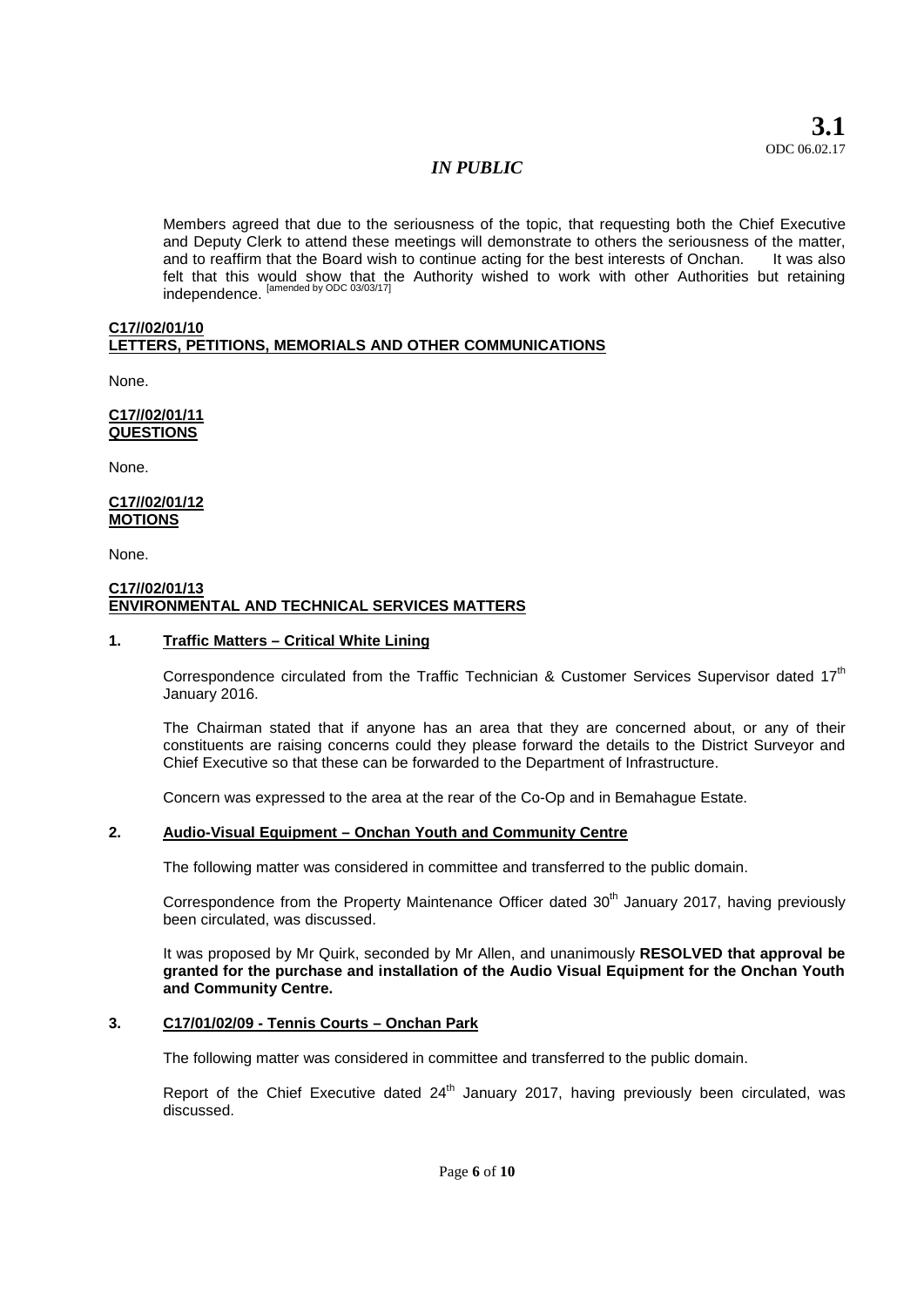It was proposed by Mr Allen, seconded by Mr Cherry, and **RESOLVED that planning in principle be sought for the change of use to a car park at the Tennis Courts.**

*For: Messrs Turton, Allen, Cherry, Crellin and Miss Williams Against: Mr Quirk*

# **4. Housing Planned Maintenance Report –Update**

The following matter was considered in committee and transferred to the public domain.

Report of the District Surveyor, having previously been circulated. It was agreed that this matter be considered at an extraordinary meeting of the Board to be held on Monday  $13<sup>th</sup>$  February 2017.

## **5. Groudle Glen House**

The following matter was considered in committee and transferred to the public domain.

The Chief Executive advised that prosecution has been initiated for pollution and the papers have been lodged in the Courts.

# **6. Select List for Contractors**

The following matter was considered in committee and transferred to the public domain.

Report of the District Surveyor 31<sup>st</sup> January 2017, having previously been circulated, was discussed.

Discussion ensued with regard to contractors being required to register under the Manx Accredited Construction Company Scheme (MACCS).

The Chairman clarified that any new tenders received stipulates that the contractor should be MACCS registered, and this is stated in the advertisement. To now issue tenders to companies not registered under MACCS could leave the Authority open for possible legal challenge if we do not stick with what was advertised.

It was proposed by Mr Crellin, seconded by Mr Allen, that the tender documentation should be issued to all contractors detailed on the select list for contractors for maintenance works.

It was counter-proposed by Mr Cherry, seconded by Miss Williams and **RESOLVED that the procedures for the select list for contractors for maintenance works be agreed, and the tender documentation be issued as per the report of the District Surveyor.**

*For: Messrs Cherry, Turton and Miss Williams Against. Messrs Crellin, Allen and Quirk*

On the casting vote of the Chairman the resolution was carried.

The Chairman requested that it be examined the way we select our contractors and what the Authority's legal obligation is under those contracts.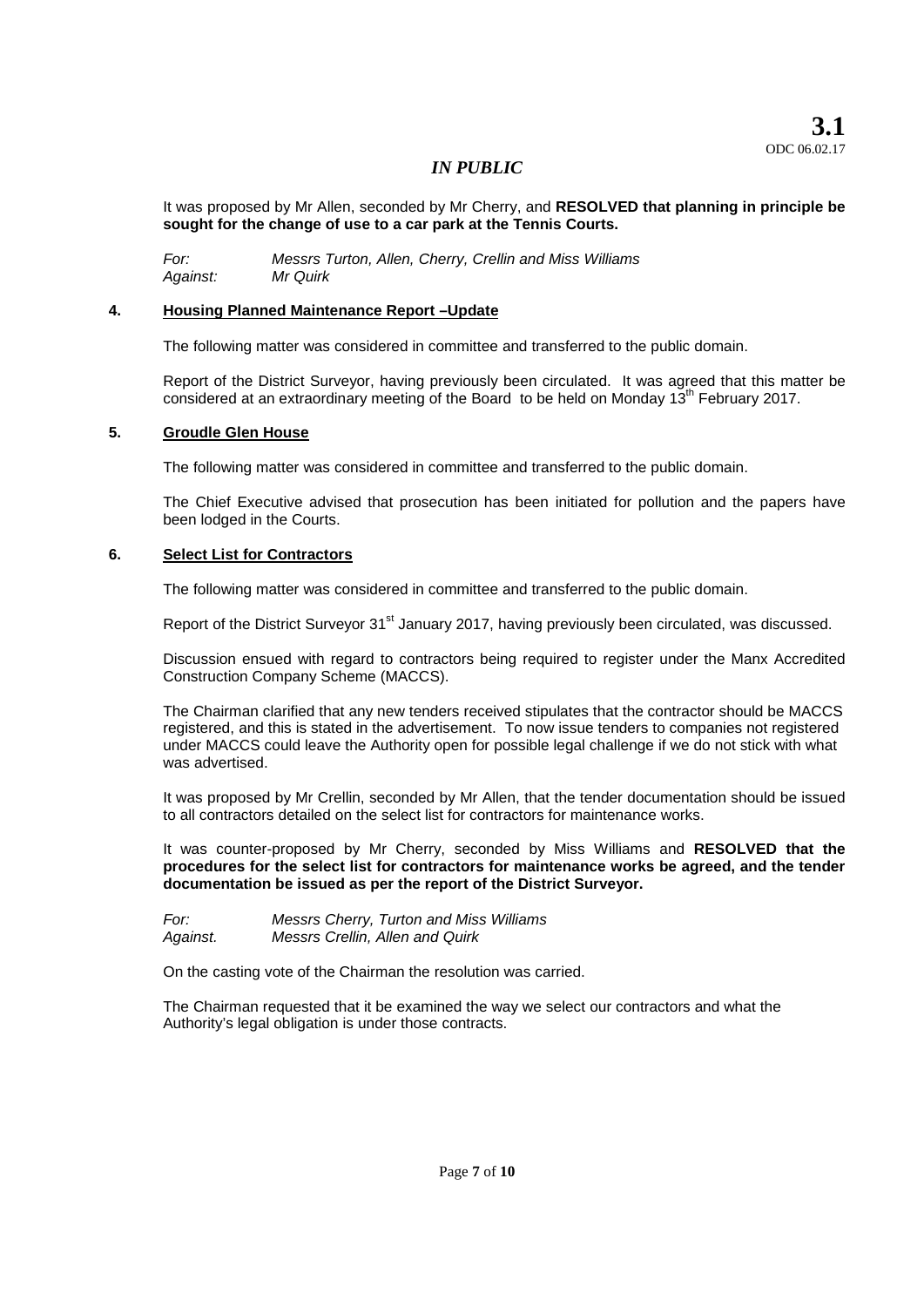## **C17//02/01/14 PROPERTIES AND AMENITIES MATTERS**

#### **1. Commissioners' Surgery**

Memorandum of the Senior Administrator, having previously been circulated was noted. Commissioner Allen and Crellin would be in attendance for the evening of  $7<sup>th</sup>$  February 2017.

Members to pass on the dates that they are available.

#### **2. Housing Allocations**

The following matter was considered in committee and transferred to the public domain.

#### **(a) 10/15 – 1 Bed Flat**

It was proposed by Miss Williams, seconded by Mr Cherry **and unanimously RESOLVED that the tenancy of 10/15 be awarded to TG 407.**

# **(b) 07/15 – 3 Bed House**

It was proposed by Miss Williams, seconded by Mr Cherry **and unanimously RESOLVED that the tenancy of 07/15** be awarded to TG 413.

#### (c) **01/58 – 3 Bed House**

It was proposed by Miss Williams, seconded by Mr Cherry **and unanimously RESOLVED that the tenancy of 01/58 be awarded to HA 3892.**

## **(d) 13/52 – 3 Bed House**

It was proposed by Miss Williams, seconded by Mr Cherry **and unanimously RESOLVED that the tenancy of 13/52 be awarded to HA 3848.**

## **3. Nivison Stadium – Lease**

The following matter was considered in committee and transferred to the public domain.

Correspondence received from Onchan Raceway dated  $9<sup>th</sup>$  January 2017, having previously been circulated was considered.

After discussion, it was agreed that the Chief Executive write to the tenant to claim for the rate payments.

The Chairman also requested that no materials should be stored in any areas which are leased to a third party. Should anything be stored in these areas for them to be removed.

In answer to comment, Members were advised that planning permission would be required to change the use of an area to allow for parking of motorhomes and vehicle storage

#### **4. Housing Planned Maintenance Programme – Update**

The following matter was considered in committee and transferred to the public domain.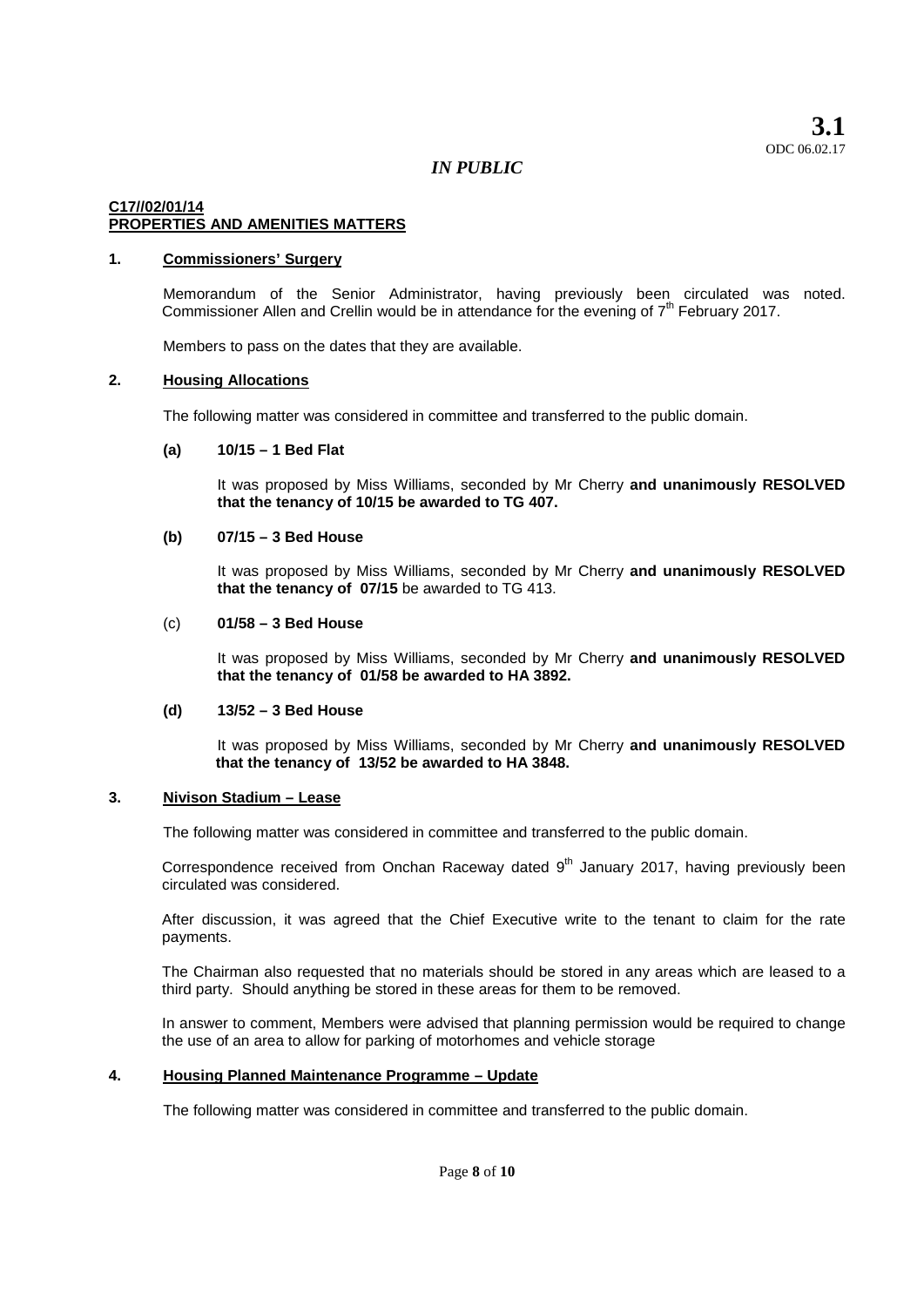The Housing Planned Maintenance Programme Update December 2016, having previously been circulated was noted. It was agreed that this matter would be discussed at an extraordinary meeting of the Board to be held on Monday  $13<sup>th</sup>$  February 2017.

# **5. Molly Carrooin's Cottage – Garden**

The following matter was considered in committee and transferred to the public domain.

Correspondence received from a resident on Church Road regarding the granting of a licence to tend the garden at Molly Carrooin's Garden, having previously been circulated was considered.

Members agreed to an exclusive annual licence agreement be granted to the resident at Rosedene for the maintenance and care of the garden at Molly Carrooin's Cottage.

# **6. Onchan Youth and Community Centre – Business Plan**

The following matter was considered in committee and transferred to the public domain.

The report of the Assistant Finance Manager dated 1<sup>st</sup> February 2017, having previously been circulated was considered.

Members wish to have a tour of the Onchan Youth and Community Centre once it is safe and viable to do so.

It was proposed by Mr Cherry, seconded by Mr Quirk, and unanimously **RESOLVED that the pricing structure for the rooms at the Onchan Youth and Community Centre will be as follows:-**

| Room                 | Short-Term<br>(one-off booking) | <b>Long-Term</b><br>(2 or more bookings) |
|----------------------|---------------------------------|------------------------------------------|
| <b>Function Room</b> | £16 per hour                    | £12 per hour                             |
| Meeting Room         | £26 per hour                    | £22 per hour                             |
| Sports Hall          | £18 per hour                    | £14 per hour                             |

## **C17//02/01/15 CHAIRMAN'S ANNOUNCEMENTS**

None.

#### **C17//02/01/16 OTHER URGENT BUSINESS**

## **1. Matters for Attention**

- Dog Fouling Fairfield Avenue
- Spring gone on a gate at the play area at Derwent Drive.

## **2. Hawthorn Villa – Re-letting**

The Chief Executive advised that he had someone who has expressed an interest in renting part of Hawthorn Villa.